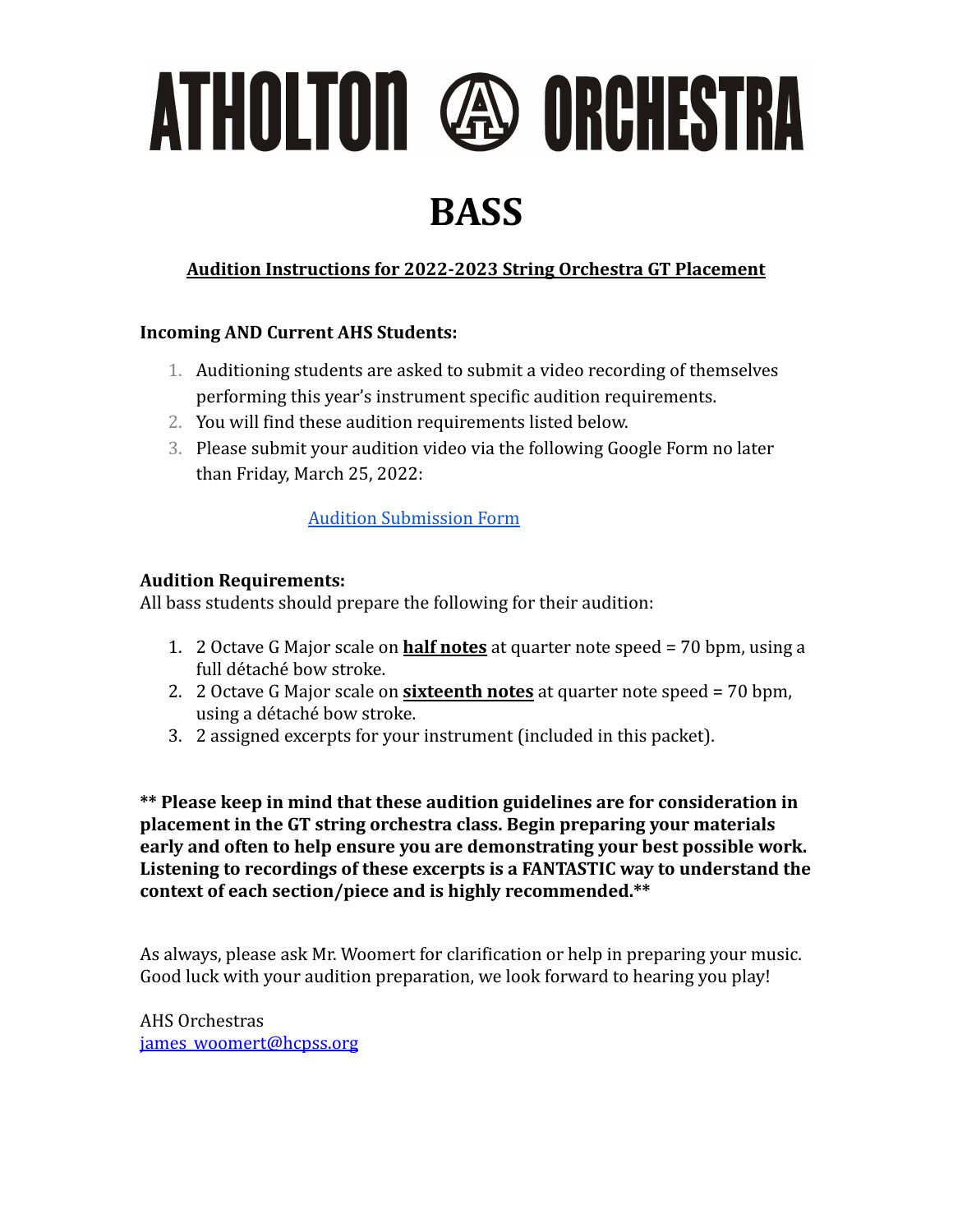# ATHOLTON @ ORCHESTRA